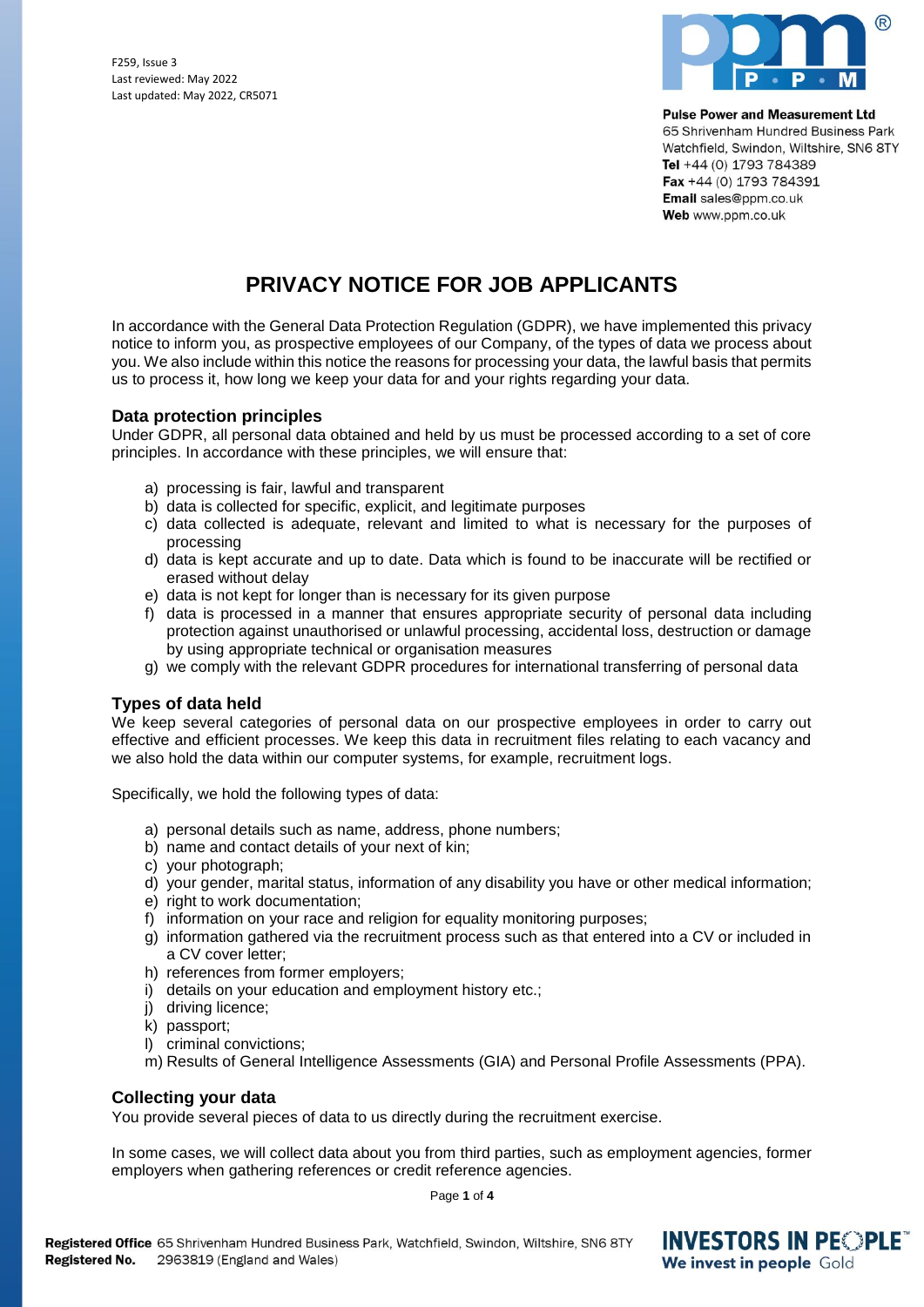Should you be successful in your job application, we will gather further information from you, for example, your bank details and next of kin details, once your employment begins.

#### **Lawful basis for processing**

The law on data protection allows us to process your data for certain reasons only.

The information below categorises the types of data processing we undertake and the lawful basis we rely on.

| Activity requiring your data                                                                                        | <b>Lawful basis</b>      |
|---------------------------------------------------------------------------------------------------------------------|--------------------------|
| Carrying out checks in relation to your right to<br>work in the UK                                                  | Legal obligation         |
| Making reasonable adjustments for disabled<br>employees                                                             | Legal obligation         |
| Making recruitment decisions in relation to both<br>initial<br>subsequent<br>employment<br>and<br>e.g.<br>promotion | Our legitimate interests |
| Making decisions about salary and other benefits                                                                    | Our legitimate interests |
| Making decisions about contractual benefits to<br>provide to you                                                    | Our legitimate interests |
| Assessing training needs                                                                                            | Our legitimate interests |
| Dealing with legal claims made against us                                                                           | Our legitimate interests |
| Preventing fraud                                                                                                    | Our legitimate interests |

## **Special categories of data**

Special categories of data are data relating to your:

- a) Health
- b) Sex life
- c) sexual orientation
- d) race
- e) ethnic origin
- f) political opinion
- g) religion
- h) trade union membership
- i) genetic and biometric data.

We carry out processing activities using special category data:

- a) for the purposes of equal opportunities monitoring
- b) to determine reasonable adjustments

Most commonly, we will process special categories of data when the following applies:

- a) you have given explicit consent to the processing
- b) we must process the data in order to carry out our legal obligations
- c) we must process data for reasons of substantial public interest
- d) you have already made the data public.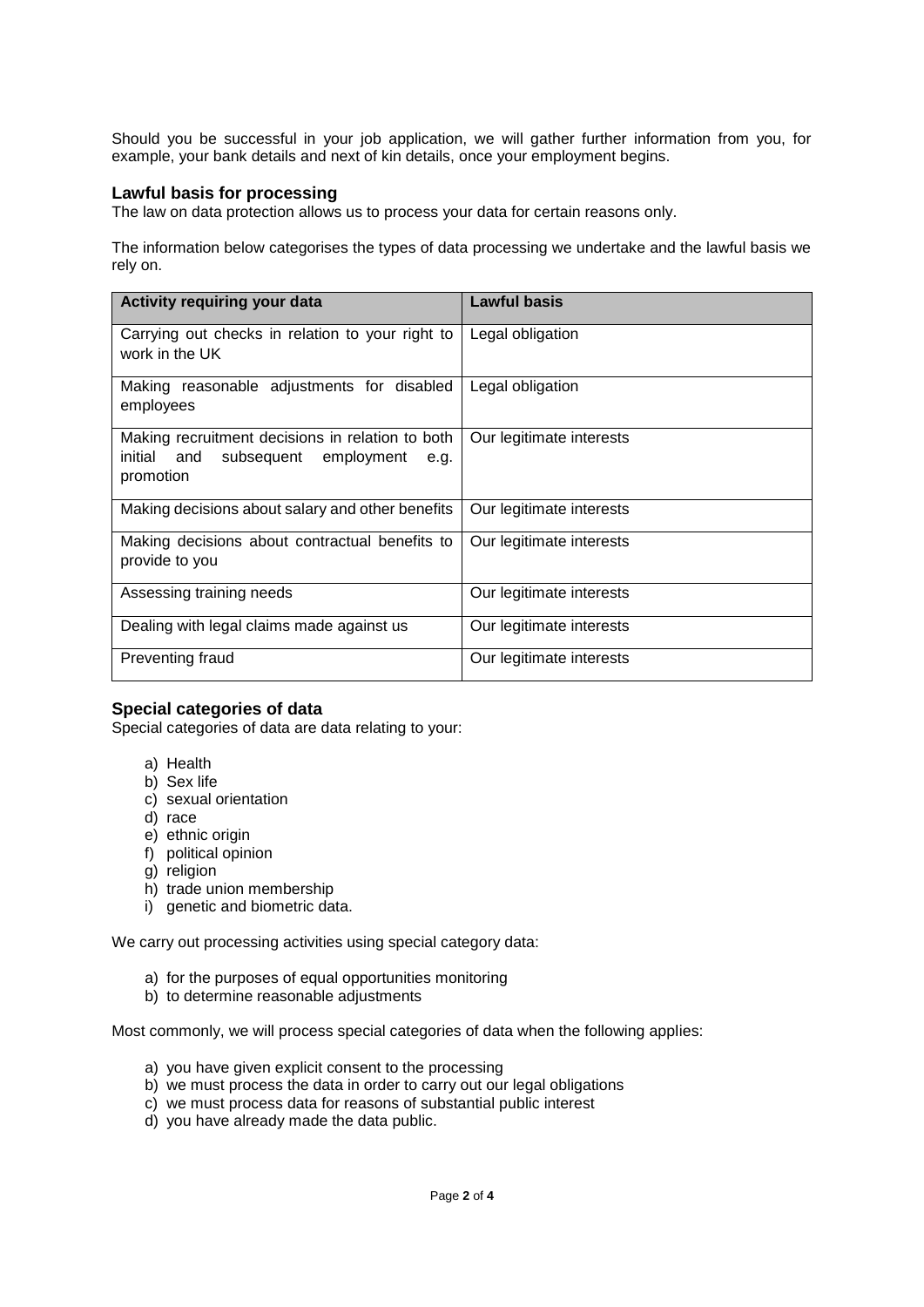## **Failure to provide data**

Your failure to provide us with data may mean that we are unable to fulfil our requirements for entering into a contract of employment with you. This could include being unable to offer you employment, or administer contractual benefits.

## **Criminal conviction data**

We will only collect criminal conviction data where it is appropriate given the nature of your role and where the law permits us. This data will usually be collected at the recruitment stage, however, may also be collected during your employment. We use criminal conviction data to determine your suitability, or your continued suitability for the role. We rely on the lawful basis of legal obligation to process this data.

#### **Who we share your data with**

Employees within our Company who have responsibility for recruitment will have access to your data which is relevant to their function. All employees with such responsibility have been trained in ensuring data is processing in line with GDPR.

Following an offer of employment data is shared with third parties for the following reasons: arrangement of training courses and events; assessments; pension and healthcare set up.

We may also share your data with third parties as part of a Company sale or restructure, or for other reasons to comply with a legal obligation upon us. We have a data processing agreement in place with such third parties to ensure data is not compromised. Third parties must implement appropriate technical and organisational measures to ensure the security of your data.

We do not share your data with bodies outside of the European Economic Area.

#### **Protecting your data**

We are aware of the requirement to ensure your data is protected against accidental loss or disclosure, destruction and abuse. We have implemented processes to guard against such.

#### **Retention periods**

We only keep your data for as long as we need it for, which, in relation to unsuccessful candidates, is six months to a year.

If your application is not successful and we have not sought consent or you have not provided consent upon our request to keep your data for the purpose of future suitable job vacancies, we will keep your data for six months once the recruitment exercise ends.

If we have sought your consent to keep your data on file for future job vacancies, and you have provided consent, we will keep your data for nine months once the recruitment exercise ends. At the end of this period, we will delete or destroy your data, unless you have already withdrawn your consent to our processing of your data in which case it will be deleted or destroyed upon your withdrawal of consent.

Where you have provided consent to our use of your data, you also have the right to withdraw that consent at any time. This means that we will stop processing your data and there will be no consequences of withdrawing consent.

If your application is successful, your data will be kept and transferred to the systems we administer for employees. We have a separate privacy notice for employees, which will be provided to you.

#### **Automated decision making**

Automated decision making means making decision about you using no human involvement e.g. using computerised filtering equipment. No decision will be made about you solely on the basis of automated decision making (where a decision is taken about you using an electronic system without human involvement) which has a significant impact on you.